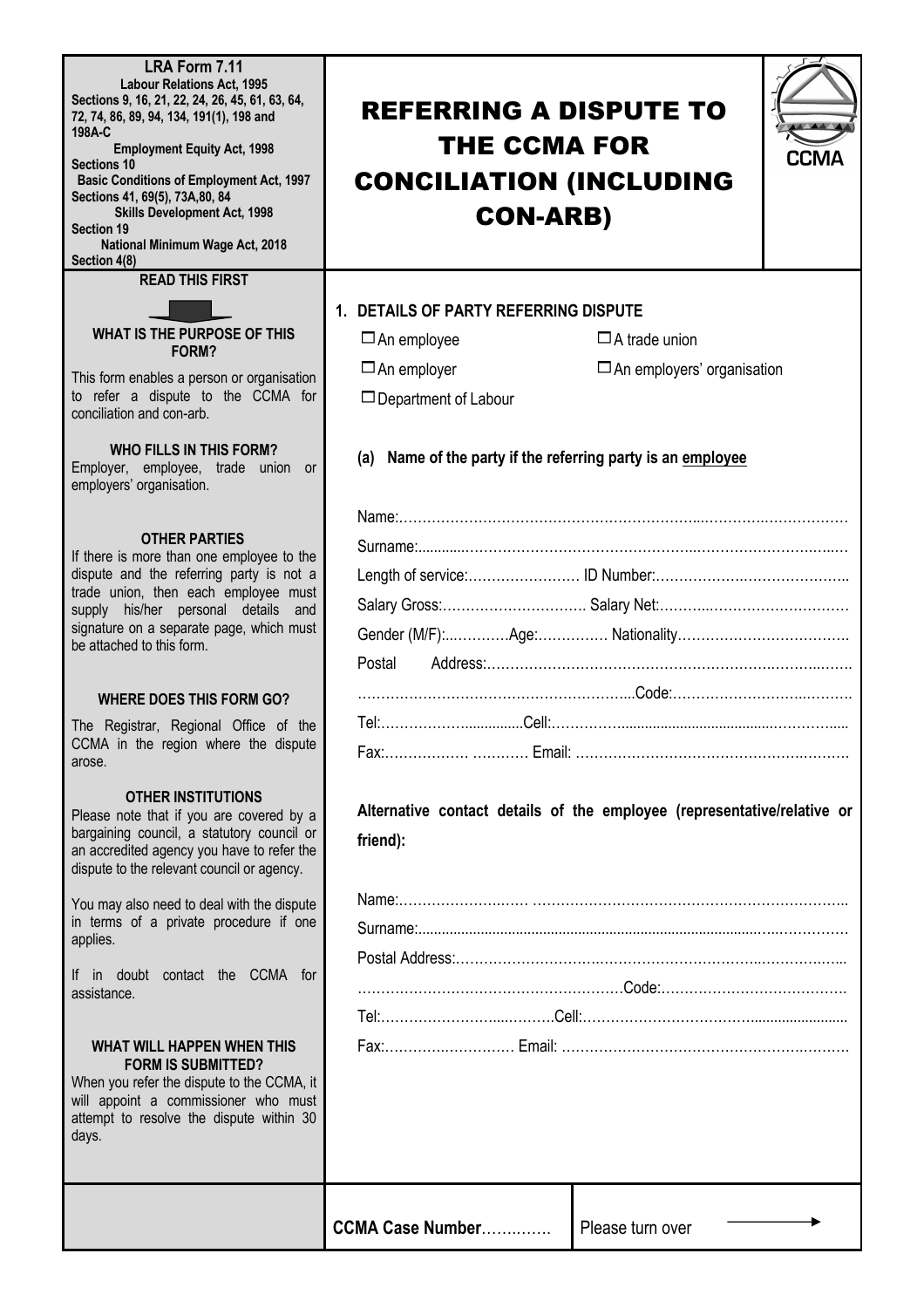## **FURTHER INSTRUCTIONS**

A copy of this form must be served on the other party.

Proof that a copy of this form has been served on the other party must be supplied by attaching any of the following:

- § A copy of a registered slip from the Post Office; or
- § A copy of a signed receipt if hand delivered; or
- § A signed statement confirming service by the person delivering the form; or
- § A copy of a fax or email confirmation slip; or
- § Any other satisfactory proof of service.

#### **Attach supporting documents**

The CCMA may be requested to assist with service.

#### **UNFAIR LABOUR PRACTICE**

If the dispute(s) concerns an unfair labour practice the dispute must be referred (i.e. received by the CCMA) within 90 days of the act or omission which gave rise to the unfair labour practice. If more than 90 days has lapsed you are required to apply for condonation.

# **NATIONAL MINIMUM WAGE DISPUTES**

Disputes emanating from the NMWA and referred either in terms of S4(8) of the NMWA or S73A of the BCEA may be referred by any person who works for another and who receives or is entitled to receive any payment for that work.

## **MUTUAL INTEREST DISPUTES**

- Attach the collective agreement on picketing or
- If no collective agreement on picketing, complete Annexure A to this form.
- If referring a request for establishment of picketing rules, complete Annexure A to this form.
- If referring a dispute relating to breach or interpretation of picketing rules, attach a copy of the picketing rules.

#### **DISPUTES RELATING TO COMPLIANCE ORDERS**

If referring a dispute relating to a compliance order, the order must be attached to this form. If the dispute is referred after the date on which compliance was due you are required to apply for condonation.

| (b) | Name of the referring party if the referring party is an employer,   |
|-----|----------------------------------------------------------------------|
|     | Department of Labour, employer's organisation or trade union, or if  |
|     | the employer's organisation or the trade union is assisting a member |
|     | to the dispute                                                       |
|     |                                                                      |
|     |                                                                      |
|     |                                                                      |

# **2. DETAILS OF THE OTHER PARTY (PARTY WITH WHOM YOU ARE IN DISPUTE)**

## The other party is:

| $\Box$ An employee $\Box$ A trade union                                                                                                                                           | $\Box$ An employer $\Box$ An employer's organisation $\Box$ Department of Labour |  |  |  |
|-----------------------------------------------------------------------------------------------------------------------------------------------------------------------------------|----------------------------------------------------------------------------------|--|--|--|
| (E.g. Temporary Employment Service, owner of the premises or person who<br>controls access to the premises where employees work if it's an organisational<br>rights dispute etc.) |                                                                                  |  |  |  |
|                                                                                                                                                                                   |                                                                                  |  |  |  |
|                                                                                                                                                                                   | (If company or close corporation, the name of the company or close               |  |  |  |
| corporation)                                                                                                                                                                      |                                                                                  |  |  |  |
|                                                                                                                                                                                   |                                                                                  |  |  |  |
|                                                                                                                                                                                   |                                                                                  |  |  |  |
|                                                                                                                                                                                   |                                                                                  |  |  |  |
|                                                                                                                                                                                   |                                                                                  |  |  |  |
|                                                                                                                                                                                   |                                                                                  |  |  |  |
|                                                                                                                                                                                   |                                                                                  |  |  |  |
|                                                                                                                                                                                   |                                                                                  |  |  |  |
|                                                                                                                                                                                   |                                                                                  |  |  |  |
|                                                                                                                                                                                   |                                                                                  |  |  |  |
|                                                                                                                                                                                   |                                                                                  |  |  |  |
|                                                                                                                                                                                   |                                                                                  |  |  |  |
|                                                                                                                                                                                   |                                                                                  |  |  |  |
|                                                                                                                                                                                   |                                                                                  |  |  |  |
|                                                                                                                                                                                   |                                                                                  |  |  |  |
|                                                                                                                                                                                   |                                                                                  |  |  |  |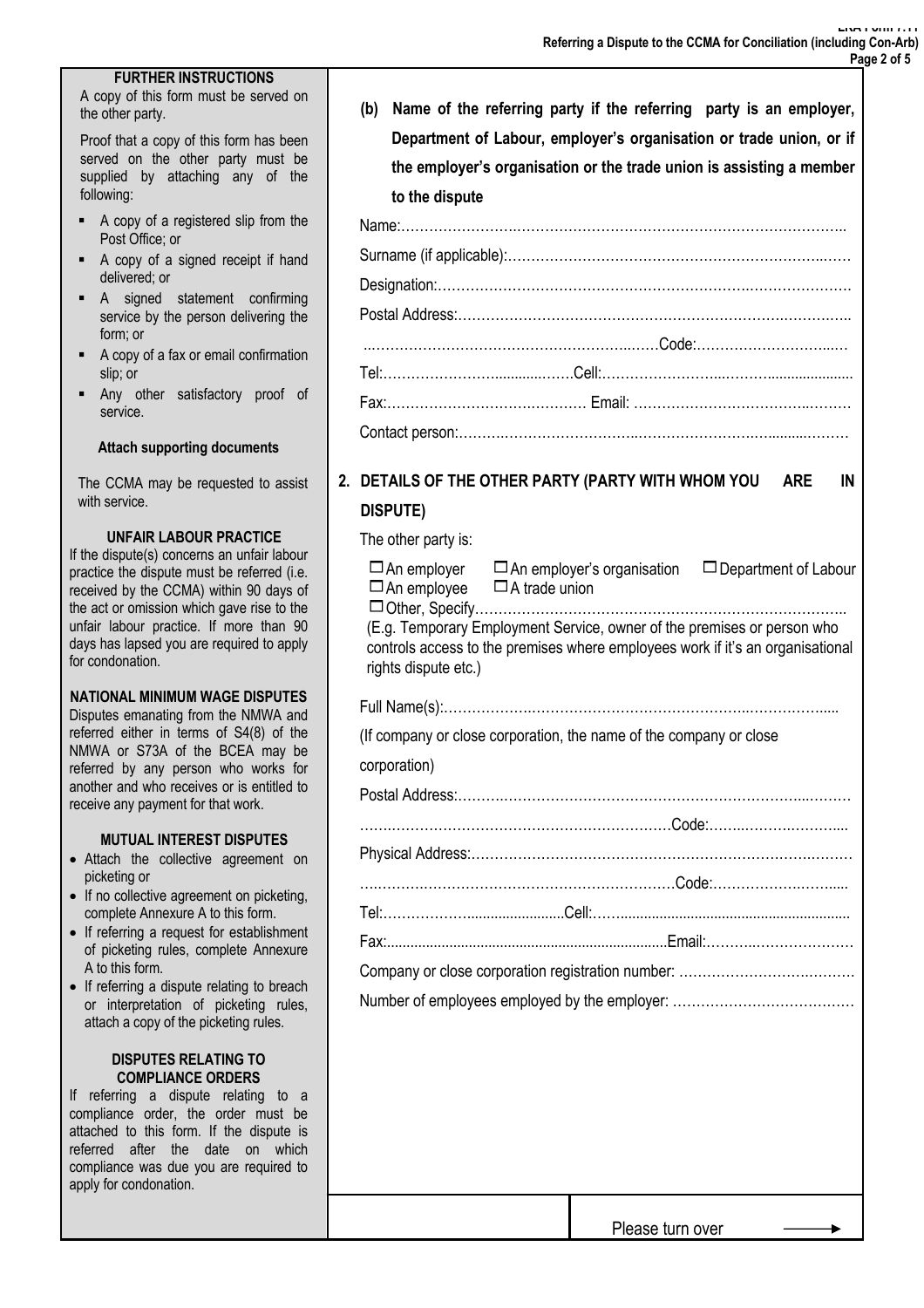|                                                                                                                                                                                                                                                                                                                                               | 3. NATURE OF THE DISPUTE                                                                                                                                                                                                                                                                                                                                                                                                                                                                                                                                                                                                                                                                                                                                                                                                                                                              |                                                                                                                                                                                                                                                                                                                                                                                                                                             |  |
|-----------------------------------------------------------------------------------------------------------------------------------------------------------------------------------------------------------------------------------------------------------------------------------------------------------------------------------------------|---------------------------------------------------------------------------------------------------------------------------------------------------------------------------------------------------------------------------------------------------------------------------------------------------------------------------------------------------------------------------------------------------------------------------------------------------------------------------------------------------------------------------------------------------------------------------------------------------------------------------------------------------------------------------------------------------------------------------------------------------------------------------------------------------------------------------------------------------------------------------------------|---------------------------------------------------------------------------------------------------------------------------------------------------------------------------------------------------------------------------------------------------------------------------------------------------------------------------------------------------------------------------------------------------------------------------------------------|--|
|                                                                                                                                                                                                                                                                                                                                               | What is the dispute about (tick only one box)?                                                                                                                                                                                                                                                                                                                                                                                                                                                                                                                                                                                                                                                                                                                                                                                                                                        |                                                                                                                                                                                                                                                                                                                                                                                                                                             |  |
|                                                                                                                                                                                                                                                                                                                                               | Dismissal<br>$\Box$<br>Severance Pay<br>$\Box$<br><b>Unfair Labour Practice</b><br>$\Box$<br>Freedom of Association<br>$\Box$<br>Preedom of Association<br>Unfair Discrimination – S10 EEA □ S19 SDA<br>$\Box$<br>Interpretation / Application of<br>$\Box$<br><b>Collective Agreement</b><br>Disputes relating to breach of<br>$\Box$<br>collective agreement, picketing<br>agreement or picketing rules - S69(8)<br>$\Box$<br>Refusal to Bargain<br>$\Box$<br>S198A LRA (Temporary Employment)<br>$\Box$<br>S198C (Part-time Employment)<br>$\Box$<br>Application for determination of Picketing Rules - S69(6B)<br>$\Box$<br>S198A(4) LRA (Dismissal)<br>$\Box$<br>S198A(5) LRA (Unfavorable treatment)<br>$\Box$<br>$\Box$<br>$\Box$<br>S73A (Other claims for failure to pay amounts owing)<br>$\Box$<br>S69(5) BCEA (Dispute relating to Compliance orders)<br>$\Box$<br>$\Box$ | $\Box$ Mutual Interest<br><b>Organisation Rights</b><br>$\Box$<br>$\Box$ Disclosure of Information<br>S80 BCEA<br><b>D</b> S198 LRA<br>S198B (Fixed Term Contract)<br><b>D</b> S84 BCEA<br>$\Box$ Breach of picketing rules<br>Unilateral Changes to Terms and Conditions of Employment - S64 LRA<br>Unilateral Changes to Terms and Conditions of Employment S4(8) NMWA<br>S73A of the BCEA (Claims for monies owing in terms of the NMWA) |  |
|                                                                                                                                                                                                                                                                                                                                               | If it is an unfair dismissal dispute, tick the relevant box                                                                                                                                                                                                                                                                                                                                                                                                                                                                                                                                                                                                                                                                                                                                                                                                                           |                                                                                                                                                                                                                                                                                                                                                                                                                                             |  |
|                                                                                                                                                                                                                                                                                                                                               | Misconduct<br>$\Box$<br><b>Unknown Reasons</b><br>$\Box$<br>Poor Work Performance<br>$\Box$<br><b>Operational Requirements (Retrenchments)</b><br>$\Box$<br>$\Box$ Where I was the only employee dismissed                                                                                                                                                                                                                                                                                                                                                                                                                                                                                                                                                                                                                                                                            | Incapacity<br>$\Box$<br><b>O</b> Constructive Dismissal<br>$\Box$<br>Dismissal relating to Probation<br>$\Box$ Where the employer employs less than ten (10) employees                                                                                                                                                                                                                                                                      |  |
|                                                                                                                                                                                                                                                                                                                                               |                                                                                                                                                                                                                                                                                                                                                                                                                                                                                                                                                                                                                                                                                                                                                                                                                                                                                       |                                                                                                                                                                                                                                                                                                                                                                                                                                             |  |
| This section must be completed!<br>(If referring a dispute relating to<br>amounts owing in terms of section 73A<br>of the BCEA, please provide details<br>relating thereto)<br>If necessary write the details on a<br>separate page and attach to this form.<br>If it is an unfair labour practice, state<br>whether it relates to probation. | necessary)                                                                                                                                                                                                                                                                                                                                                                                                                                                                                                                                                                                                                                                                                                                                                                                                                                                                            | 4. SUMMARISE THE FACTS OF THE DISPUTE (Use additional paper if                                                                                                                                                                                                                                                                                                                                                                              |  |
|                                                                                                                                                                                                                                                                                                                                               |                                                                                                                                                                                                                                                                                                                                                                                                                                                                                                                                                                                                                                                                                                                                                                                                                                                                                       | Please turn over                                                                                                                                                                                                                                                                                                                                                                                                                            |  |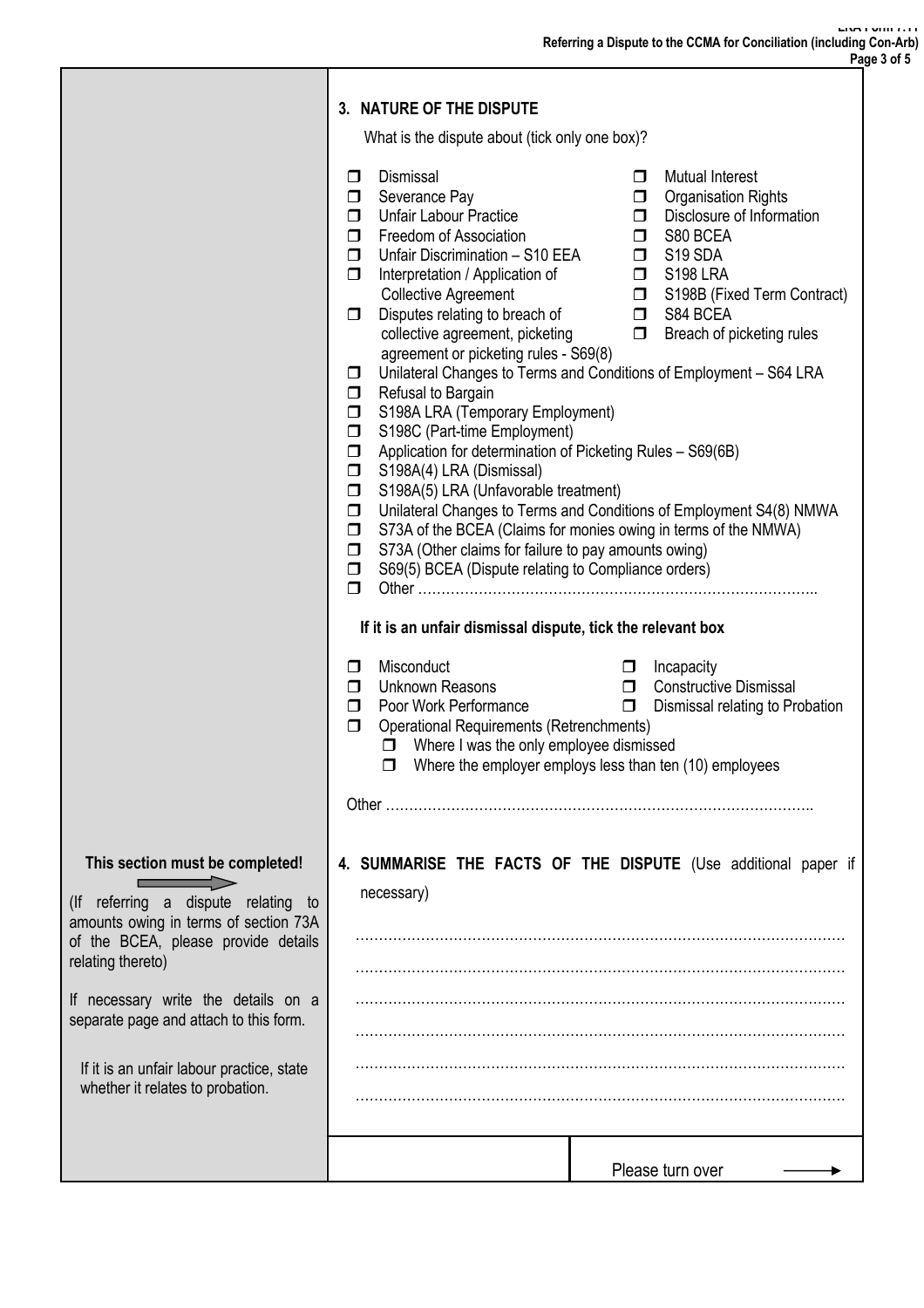| ועוריוטט צוו |  |  |
|--------------|--|--|
| Page 4 of 5  |  |  |

|                                                                                                                  | 5. DATE AND PLACE WHERE DISPUTE AROSE:                                                                                                                                                                                                                                              |  |  |
|------------------------------------------------------------------------------------------------------------------|-------------------------------------------------------------------------------------------------------------------------------------------------------------------------------------------------------------------------------------------------------------------------------------|--|--|
|                                                                                                                  |                                                                                                                                                                                                                                                                                     |  |  |
|                                                                                                                  | (give the date, day, month and year)                                                                                                                                                                                                                                                |  |  |
|                                                                                                                  | The dispute arose where:<br>(give the city/town in which the dispute arose)                                                                                                                                                                                                         |  |  |
|                                                                                                                  | 6. DATE OF DISMISSAL (if applicable) _______                                                                                                                                                                                                                                        |  |  |
|                                                                                                                  | 7. FAIRNESS/UNFAIRNESS OF DISMISSAL (if applicable)                                                                                                                                                                                                                                 |  |  |
|                                                                                                                  | (a) Procedural Issues                                                                                                                                                                                                                                                               |  |  |
|                                                                                                                  | Was the dismissal procedurally unfair? Yes<br>No<br>If yes, why?                                                                                                                                                                                                                    |  |  |
|                                                                                                                  |                                                                                                                                                                                                                                                                                     |  |  |
|                                                                                                                  | (b) Substantive Issues                                                                                                                                                                                                                                                              |  |  |
| This section must be completed!<br>If necessary write the details on a<br>separate page and attach to this form. | Was the reason for the dismissal unfair? Yes  <br>No<br>If yes, why                                                                                                                                                                                                                 |  |  |
|                                                                                                                  |                                                                                                                                                                                                                                                                                     |  |  |
|                                                                                                                  | 8. RESULT REQUIRED                                                                                                                                                                                                                                                                  |  |  |
|                                                                                                                  |                                                                                                                                                                                                                                                                                     |  |  |
|                                                                                                                  | 9. SECTOR                                                                                                                                                                                                                                                                           |  |  |
|                                                                                                                  | Indicate the sector or service in which the dispute arose.                                                                                                                                                                                                                          |  |  |
|                                                                                                                  | Retail<br>Safety/Security (Private)<br>$\Box$<br>◻<br>Domestic<br>Mining<br>$\Box$<br>$\Box$<br><b>D</b> Food & Beverage<br><b>Building &amp; Construction</b><br>□<br><b>Business/Professional Services</b><br>Transport (Private)<br>$\Box$<br>П<br>Agriculture/Farming<br>□<br>⊓ |  |  |
|                                                                                                                  |                                                                                                                                                                                                                                                                                     |  |  |
|                                                                                                                  | Please turn over                                                                                                                                                                                                                                                                    |  |  |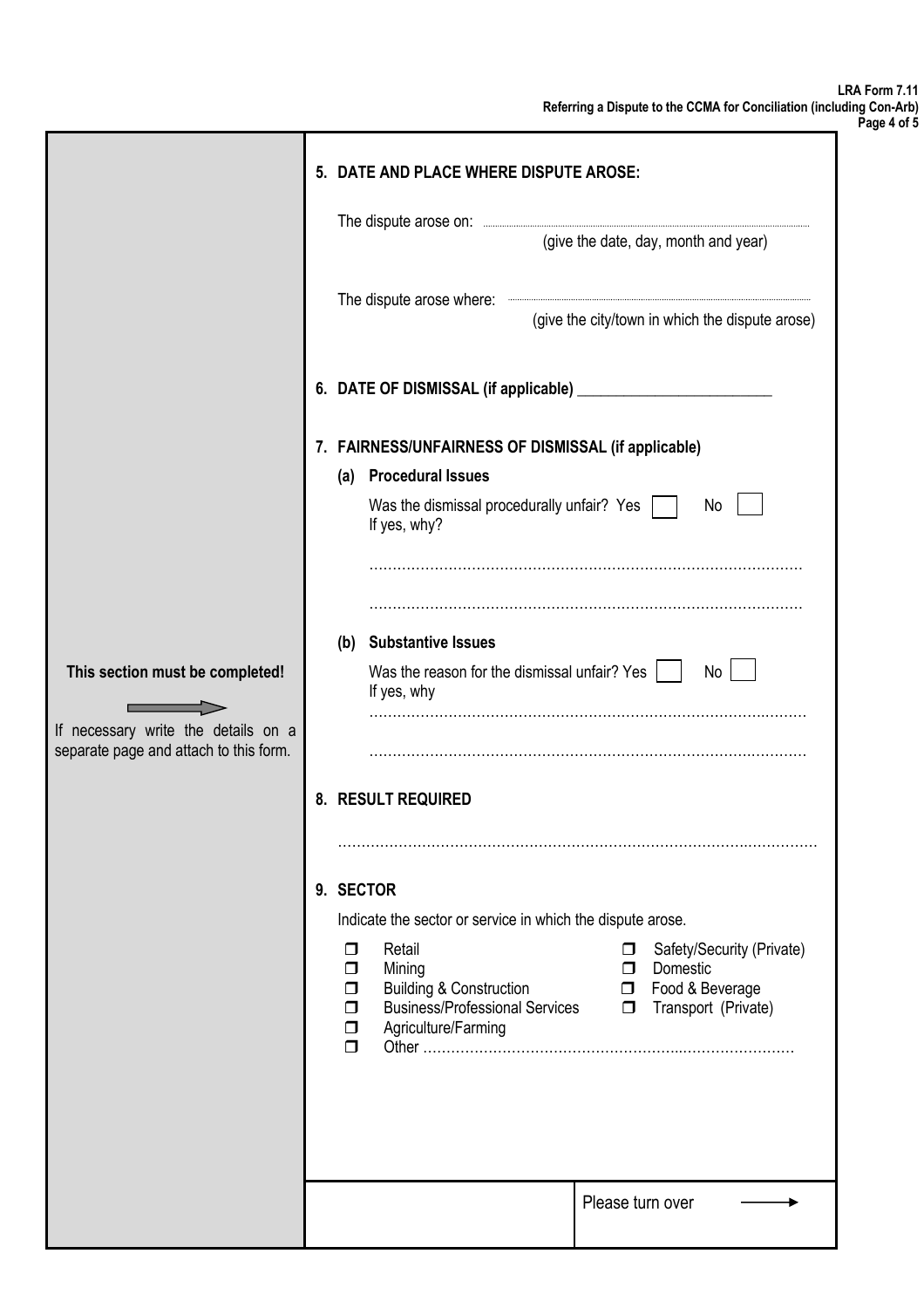**LRA Form 7.11 Referring a Dispute to the CCMA for Conciliation (including Con-Arb)**

|                                                                                                                                                                                                                                                                                                                                                                                                                                                       | <b>10. INTERPRETER SERVICES</b>                              |                                                       |                                                                                                                                                               |
|-------------------------------------------------------------------------------------------------------------------------------------------------------------------------------------------------------------------------------------------------------------------------------------------------------------------------------------------------------------------------------------------------------------------------------------------------------|--------------------------------------------------------------|-------------------------------------------------------|---------------------------------------------------------------------------------------------------------------------------------------------------------------|
|                                                                                                                                                                                                                                                                                                                                                                                                                                                       | Is an interpreter required? Yes / No                         |                                                       |                                                                                                                                                               |
| Parties may, at their own cost, bring<br>interpreters for languages other than the                                                                                                                                                                                                                                                                                                                                                                    | $\Box$ Afrikaans                                             | $\Box$ IsiNdebele                                     | $\Box$ IsiZulu                                                                                                                                                |
| official South African languages. Please<br>indicate this under 'other'.                                                                                                                                                                                                                                                                                                                                                                              | $\Box$ IsiXhosa                                              | $\Box$ Sepedi                                         | $\Box$ SeSotho                                                                                                                                                |
|                                                                                                                                                                                                                                                                                                                                                                                                                                                       | $\Box$ Setswana                                              | $\Box$ IsiSwati                                       | $\Box$ Xitsonga                                                                                                                                               |
|                                                                                                                                                                                                                                                                                                                                                                                                                                                       | $\Box$ Sign Language                                         | $\Box$ Tshivenda                                      |                                                                                                                                                               |
|                                                                                                                                                                                                                                                                                                                                                                                                                                                       |                                                              |                                                       |                                                                                                                                                               |
|                                                                                                                                                                                                                                                                                                                                                                                                                                                       | <b>11. DISCRIMINATION MATTER</b>                             |                                                       |                                                                                                                                                               |
| Section 10 of the Employment Equity<br>Act requires the referring party to satisfy<br>the Commission<br>he/she<br>that<br>has<br>attempted to resolve<br>the<br>dispute<br>internally before referring it to the<br>CCMA.<br>Resolving a dispute internally<br>may<br>include engagements with management,<br>filing a grievance and/or following any<br>other process as set out in the company<br>policy.<br>Failure to make reasonable attempts to | Yes<br>for not attempting to resolve the dispute internally: | No                                                    | If it is a discrimination dispute, have you attempted to resolve the dispute?<br>If yes specify steps taken to resolve the dispute and if no, provide reasons |
| resolve the dispute will mean the referral<br>is pre-mature and therefore, the CCMA<br>may not have jurisdiction / or power to<br>determine the dispute.                                                                                                                                                                                                                                                                                              | <b>12. CONFIRMATION OF ABOVE DETAILS</b>                     | (If written confirmation is available, please attach) |                                                                                                                                                               |
|                                                                                                                                                                                                                                                                                                                                                                                                                                                       | Form submitted by:                                           |                                                       |                                                                                                                                                               |
|                                                                                                                                                                                                                                                                                                                                                                                                                                                       |                                                              | (please print name)                                   |                                                                                                                                                               |
|                                                                                                                                                                                                                                                                                                                                                                                                                                                       |                                                              |                                                       |                                                                                                                                                               |
|                                                                                                                                                                                                                                                                                                                                                                                                                                                       |                                                              |                                                       |                                                                                                                                                               |
|                                                                                                                                                                                                                                                                                                                                                                                                                                                       |                                                              |                                                       |                                                                                                                                                               |
|                                                                                                                                                                                                                                                                                                                                                                                                                                                       |                                                              |                                                       |                                                                                                                                                               |
|                                                                                                                                                                                                                                                                                                                                                                                                                                                       |                                                              |                                                       |                                                                                                                                                               |
|                                                                                                                                                                                                                                                                                                                                                                                                                                                       |                                                              |                                                       |                                                                                                                                                               |
|                                                                                                                                                                                                                                                                                                                                                                                                                                                       |                                                              |                                                       |                                                                                                                                                               |

**Page 5 of 5**